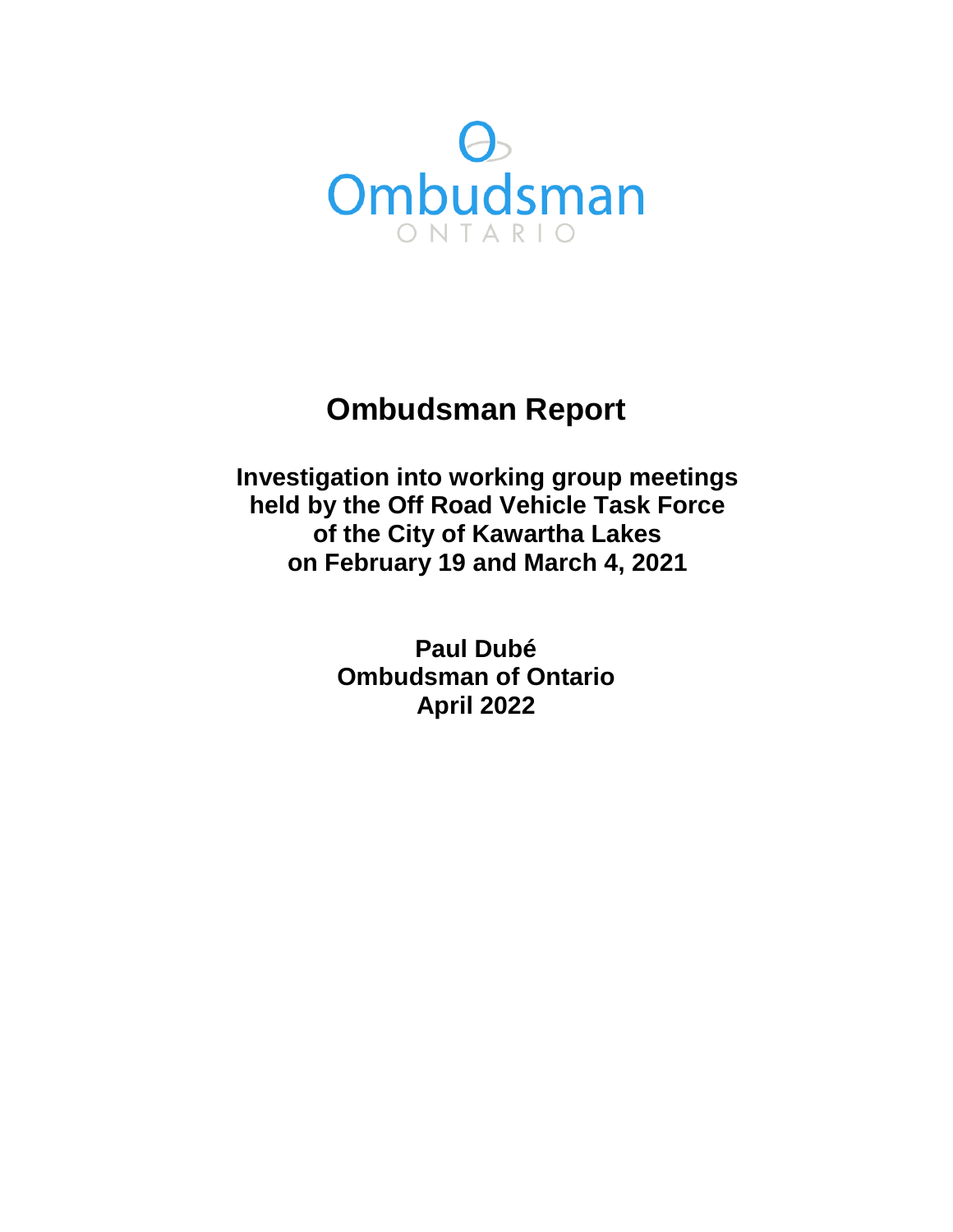## **Complaint**

- **1** In September 2021, my Office received a complaint about two working group meetings of the Off Road Vehicle Task Force (the "Task Force") of the City of Kawartha Lakes (the "City") held on February 19, 2021 and March 4, 2021. The complainant alleged that the meetings were held in violation of the open meeting rules found in the *Municipal Act, 2001*[1](#page-1-0) (the "Act") because they were not open to the public.
- **2** My investigation has determined that the Task Force's working group meetings contravened the Act's open meeting requirements.

## **Ombudsman jurisdiction**

- **3** Under the Act*,* all meetings of council, local boards, and committees of council must be open to the public, unless they fall within prescribed exceptions.
- **4** As of January 1, 2008, the Act gives anyone the right to request an investigation into whether a municipality or local board has complied with the Act in closing a meeting to the public. The Act designates the Ombudsman as the default investigator for municipalities that have not appointed their own investigator to review complaints about whether the municipality or a local board has complied with the open meeting rules.
- **5** The Ombudsman is the closed meeting investigator for the City of Kawartha Lakes.
- **6** When investigating closed meeting complaints, we consider whether the open meeting requirements in the Act and the applicable procedure by-law have been observed.
- **7** My Office has investigated hundreds of closed meetings since 2008. To assist municipal councils, staff, and the public, we have developed an online digest of open meeting cases. This searchable repository was created to provide easy access to the Ombudsman's decisions on, and interpretations of, the open meeting rules. Council members and staff can consult the digest to inform their discussions and decisions on whether certain matters can or should be discussed in closed session, as well as issues related to open meeting procedures. Summaries of the

 $\overline{a}$ <sup>1</sup> *Municipal Act, 2001*, SO 2001 c 25.

<span id="page-1-0"></span>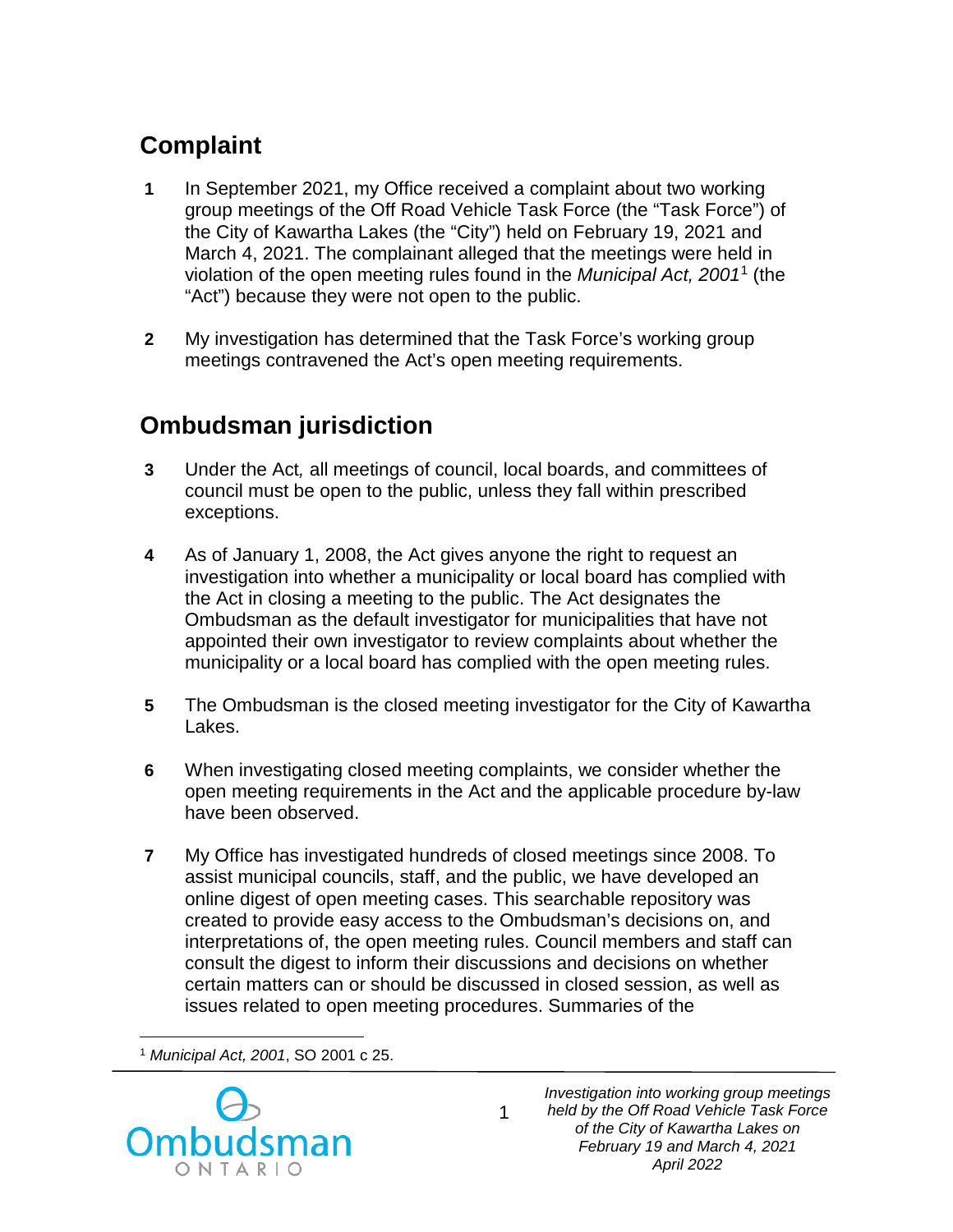Ombudsman's previous decisions can be found in the digest: www.ombudsman.on.ca/digest.

## **Investigative process**

- **8** In November 2021, we advised the City of our intent to investigate this complaint.
- **9** Members of my Office's open meeting team reviewed relevant portions of the City's procedure by-law and the Act. We also reviewed the Task Force's Terms of Reference and meeting records.
- **10** We interviewed the Chair, Vice Chair, and Recording Secretary of the Task Force. We also interviewed the City's Clerk and Chief Administrative Officer.
- **11** My Office received full co-operation in this matter.

### **Procedure by-law**

- **12** Section 238(2) of the Act requires municipalities to pass a procedure by-law that governs the calling, place, and proceedings of meetings. Accordingly, the City has passed By-law 2020-001.
- **13** The City's procedure by-law defines a task force as "an Advisory Committee with approved terms of reference that is formed for a set time period sufficient to make recommendations to the Council on a specific issue."[2](#page-2-0) An advisory committee is defined as "any special purpose Committee created by Council with approved Terms of Reference to provide recommendations or advice to Council."[3](#page-2-1)

## **The Off Road Vehicle Task Force**

**14** The Task Force was established on October 20, 2020. Its Terms of Reference indicate that the purpose of the Task Force was to provide advice and recommendations to council on the use of off-road vehicles on

<span id="page-2-1"></span><span id="page-2-0"></span> $\overline{a}$ <sup>2</sup> City of Kawartha Lakes, By-law 2020-001, "Procedural By-law" (28 January 2020) at s 1.01. <sup>3</sup> *Ibid*.

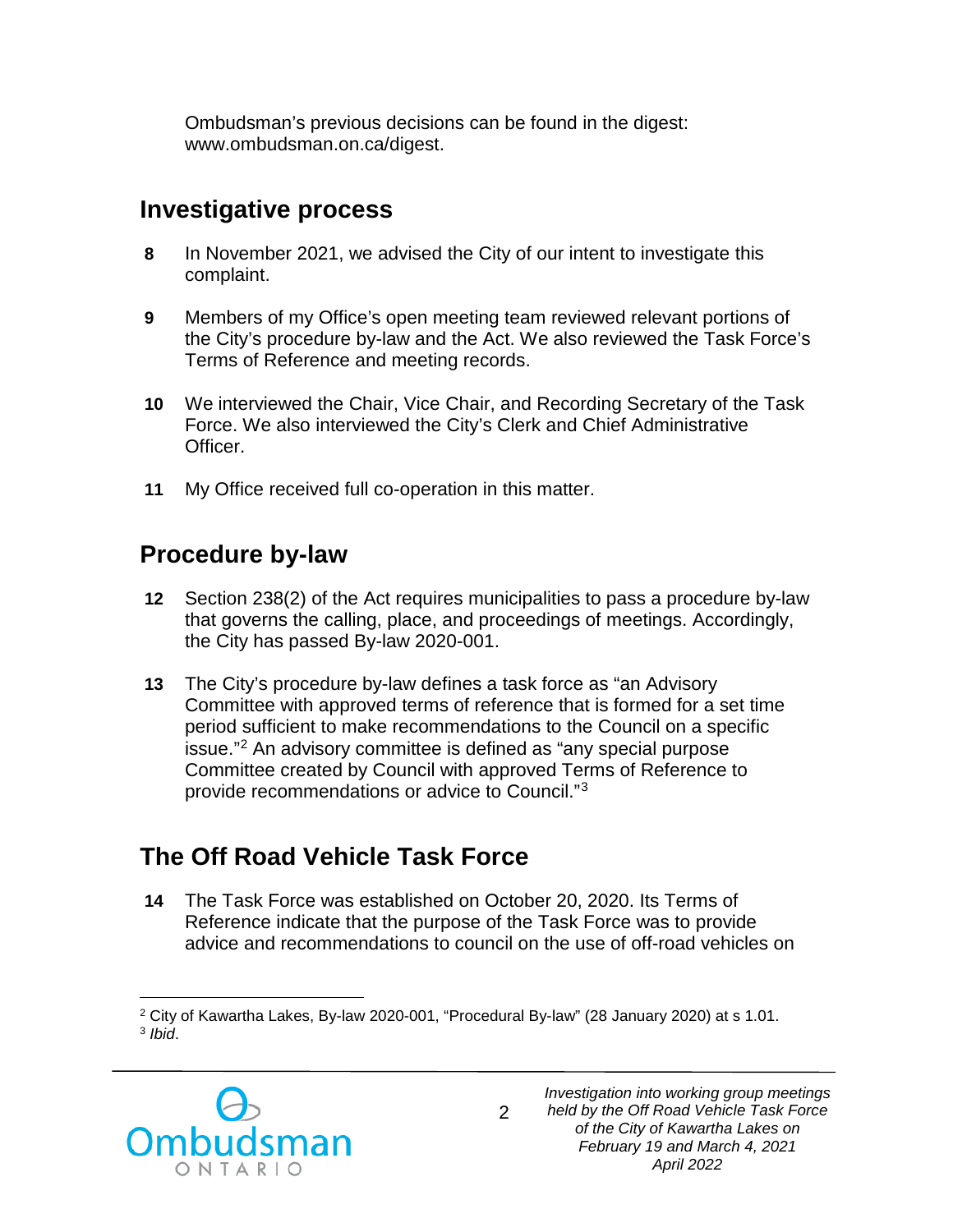municipal roads.[4](#page-3-0) The Task Force held its final meeting on November 26, 2021.

- **15** The Task Force was composed of three councillors and four members of the public.
- **16** According to its Terms of Reference, the Task Force was charged with reviewing and providing recommendations on the use of municipal rights of way as trail linkages for off-road vehicles, as well as restrictions or prohibitions related to the use of off-road vehicles. It was also tasked with facilitating public and stakeholder consultation through regular meetings.<sup>[5](#page-3-1)</sup>
- **17** The Terms of Reference contemplate two different types of meetings: Formal meetings and working group meetings. They say that the purpose of working group meetings was "to advance the efforts of the work plan," a term which is not defined.<sup>[6](#page-3-2)</sup> Under the Terms of Reference, minutes were not required for working group meetings, but notes from these meetings had to be taken and forwarded to the City Clerk's office.<sup>[7](#page-3-3)</sup> The Terms of Reference specifically indicate that the Task Force was not permitted to hold closed meetings.

#### Analysis

- **18** Section 238(1) of the Act defines a "committee" as any advisory or other committee, subcommittee or similar entity of which at least 50% of the members are also members of one or more councils or local boards. In addition, my Office has previously found that a body may be subject to the open meeting requirements if it is a committee as defined in the municipality's procedure by-law, $8$  or is considered by the municipality to be a committee.<sup>[9](#page-3-5)</sup>
- **19** In assessing if a body is a "committee," my Office also considers its role and function, as the Act defines a committee as an advisory or other committee or similar entity. My Office has found that a body that exercises

<span id="page-3-5"></span><span id="page-3-4"></span><span id="page-3-3"></span><span id="page-3-2"></span>*Hamilton (City of) (Re)*, 2021 ONOMBUD 9 (CanLII) [<https://canlii.ca/t/jfj02>](https://canlii.ca/t/jfj02). 9 *Hornepayne (Township of) (Re)*, 2016 ONOMBUD 20 (CanLII) [<https://canlii.ca/t/h2st9>](https://canlii.ca/t/h2st9).



<span id="page-3-0"></span> $\overline{a}$ <sup>4</sup> City of Kawartha Lakes, "Terms of Reference: Off Road Vehicle Use of City Road - Task Force" (15 December 2020) at page 1.

<span id="page-3-1"></span><sup>5</sup> *Ibid* at page 2.

<sup>6</sup> *Supra* note 3 at page 4.

<sup>7</sup> *Ibid* at page 4.

<sup>&</sup>lt;sup>8</sup> *Niagara (Regional Municipality of) (Re)*, 2015 ONOMBUD 37 (CanLII) [<https://canlii.ca/t/gtp7n>](https://canlii.ca/t/gtp7n);<br>Hamilton (City of) (Re), 2021 ONOMBUD 9 (CanLII) <https://canlii.ca/t/jfj02>.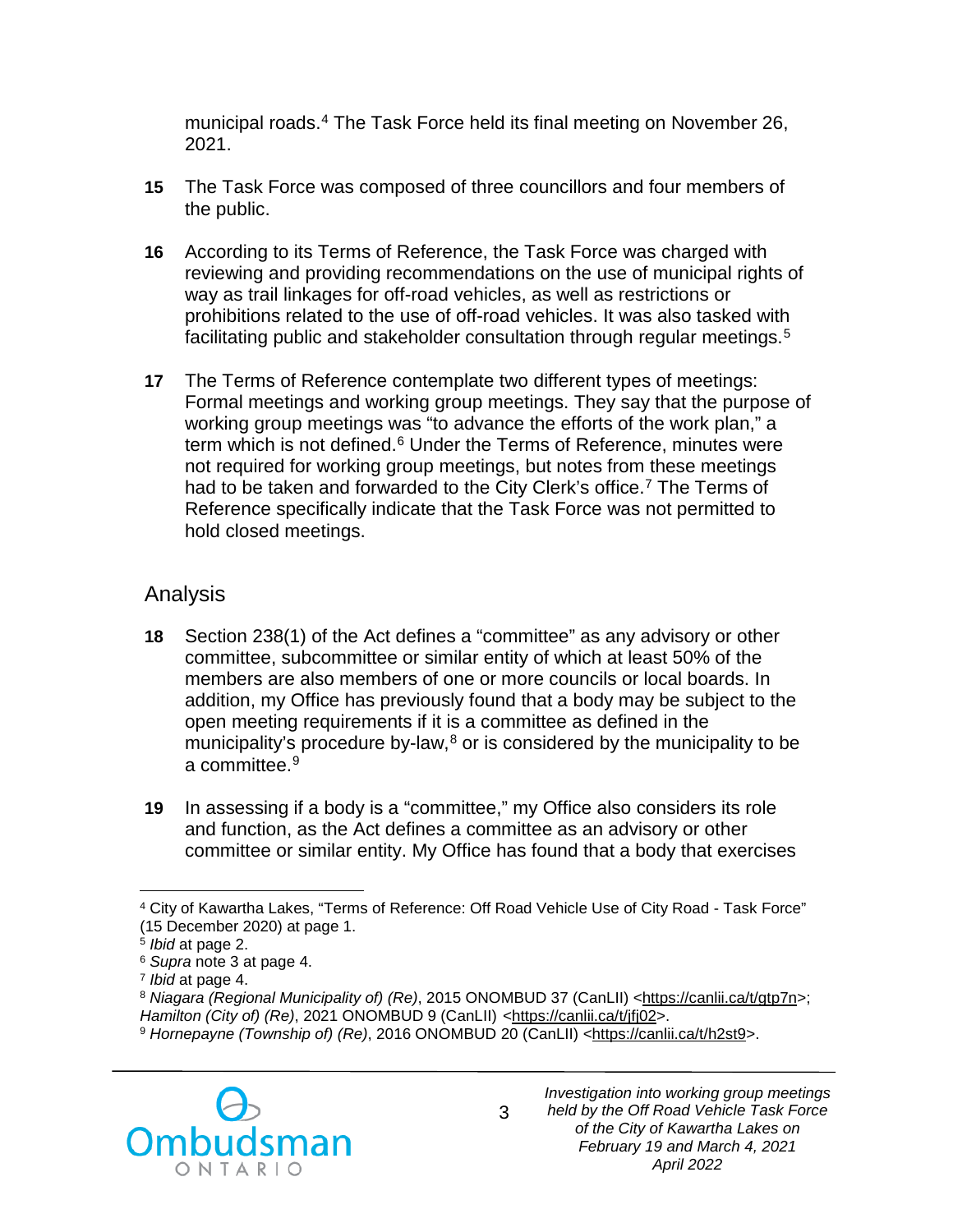delegated authority from council to make decisions or recommendations is likely to be a committee.<sup>10</sup> A body is not likely to be a committee if it serves an administrative purpose, merely exchanges information, or advances previously decided positions.[11](#page-4-1)

- **20** The composition of the Task Force did not meet the definition of a committee under the Act, as only three of the seven members of the Task Force were councillors. However, the procedure by-law indicates that task forces are advisory committees of council, and the Task Force was mandated to provide advice and recommendations to council.
- **21** Because the City designated the Task Force as a committee of council and it was mandated to provide advice and recommendations to council, the Task Force was obligated to comply with the Act's open meeting requirements.

## **February 19, 2021 working group meeting**

- **22** On February 19, 2021, the Task Force held a regular meeting that was livestreamed on YouTube. All seven members were in attendance. At the end of this meeting, the Chair indicated that the Task Force members would meet for a working group meeting shortly after. As the Task Force did not consider this working group meeting to be subject to the Act's open meeting requirements, notice was not provided to the public and the public was not able to attend.
- **23** The notes from the working group meeting show that it began at 11:00 a.m. Formal attendance was not taken for the working group meeting, but we were told that four of the members certainly attended and that the other three members were likely in attendance as well.
- **24** We were told that at the working group meeting, the group created a list of questions that either had been commonly posed by the community or that members thought should pre-emptively be answered. The Task Force discussed the answers to these questions and created a list of frequently asked questions that was later posted to the Task Force's page on the City's website. This included information such as the time periods in which

<span id="page-4-1"></span><span id="page-4-0"></span><sup>&</sup>lt;sup>11</sup> *Hamilton (City of) (Re)*, 2014 ONOMBUD 11 (CanLII) [<https://canlii.ca/t/gtmh8>](https://canlii.ca/t/gtmh8); West Parry *Sound (Heads of Council in) (Re)*, 2015 ONOMBUD 38 (CanLII) [<https://canlii.ca/t/gtp7q>](https://canlii.ca/t/gtp7q); *Deep River (Town of) (Re)*, 2017 ONOMBUD 17 (CanLII) [<https://canlii.ca/t/hqspf>](https://canlii.ca/t/hqspf).



 $\overline{a}$ <sup>10</sup> *West Parry Sound (Heads of Council in) (Re)*, 2015 ONOMBUD 38 (CanLII)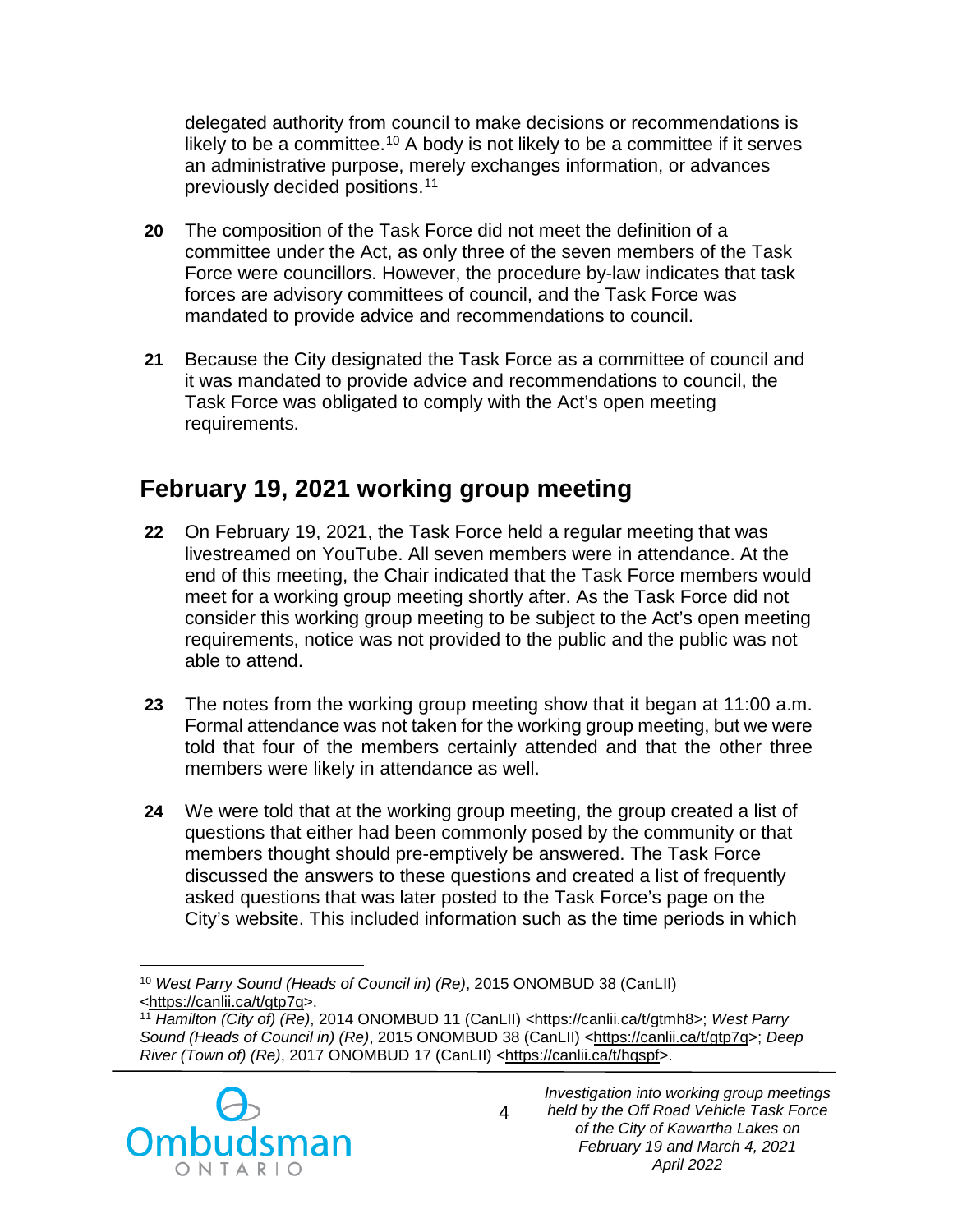off-road vehicles could operate and the requirements for carrying a passenger in such a vehicle.

**25** The notes from this working group meeting also indicate that the group discussed which municipal roads could be used as trail linkages for off-road vehicles. A list of trail connectors and recommended travel routes was debated and created at this meeting. We were told that members proposed routes during this meeting and discussed the feasibility of using the identified roads. The group further discussed and added to this list at a later working group meeting prior to presenting it to council.

#### Analysis

- **26** The Act defines a meeting as "any regular, special or other meeting of council, of a local board, or of a committee of either of them, where,
	- i. a quorum of members is present, and
	- ii. members discuss or otherwise deal with any matter in a way that materially advances the business or decision-making of the council, local board or committee."[12](#page-5-0)
- **27** While there was no formal attendance taken for the working group meeting, at least four of the seven Task Force members were confirmed to have attended this meeting. This constituted a quorum of members.
- **28** With respect to the second part of the test, my Office has found that material advancement requires a consideration of the extent to which the discussion moved the business of the committee forward. [13](#page-5-1) We have identified factual indicators of material advancement such as discussing or debating a proposal, course of action or strategy.[14](#page-5-2)
- **29** During the February 19, 2021 working group meeting, the Task Force created a document with frequently asked questions and discussed their answers. This document contained information previously in existence and did not involve recommendations that needed to be taken to council. It was published directly to the Task Force's page on the City website. Creating this document did not involve debating the use of municipal roads as trail linkages and the group did not develop recommendations to council about the use of off-road vehicles. As this discussion did not further the general activities of the Task Force as listed in the Terms of Reference, drafting this document did not materially advance the business or decision-making of

<span id="page-5-2"></span><span id="page-5-1"></span><span id="page-5-0"></span><sup>14</sup> *Casselman (Village of) (Re)*, 2018 ONOMBUD 11 (CanLII) [<https://canlii.ca/t/hvmtk>](https://canlii.ca/t/hvmtk) at 41.



 $\overline{a}$ <sup>12</sup> *Supra* note 1 at s 238(1).

<sup>13</sup> *Southgate (Township of) (Re)*, 2020 ONOMBUD 7 (CanLII) [<https://canlii.ca/t/jc42r>](https://canlii.ca/t/jc42r).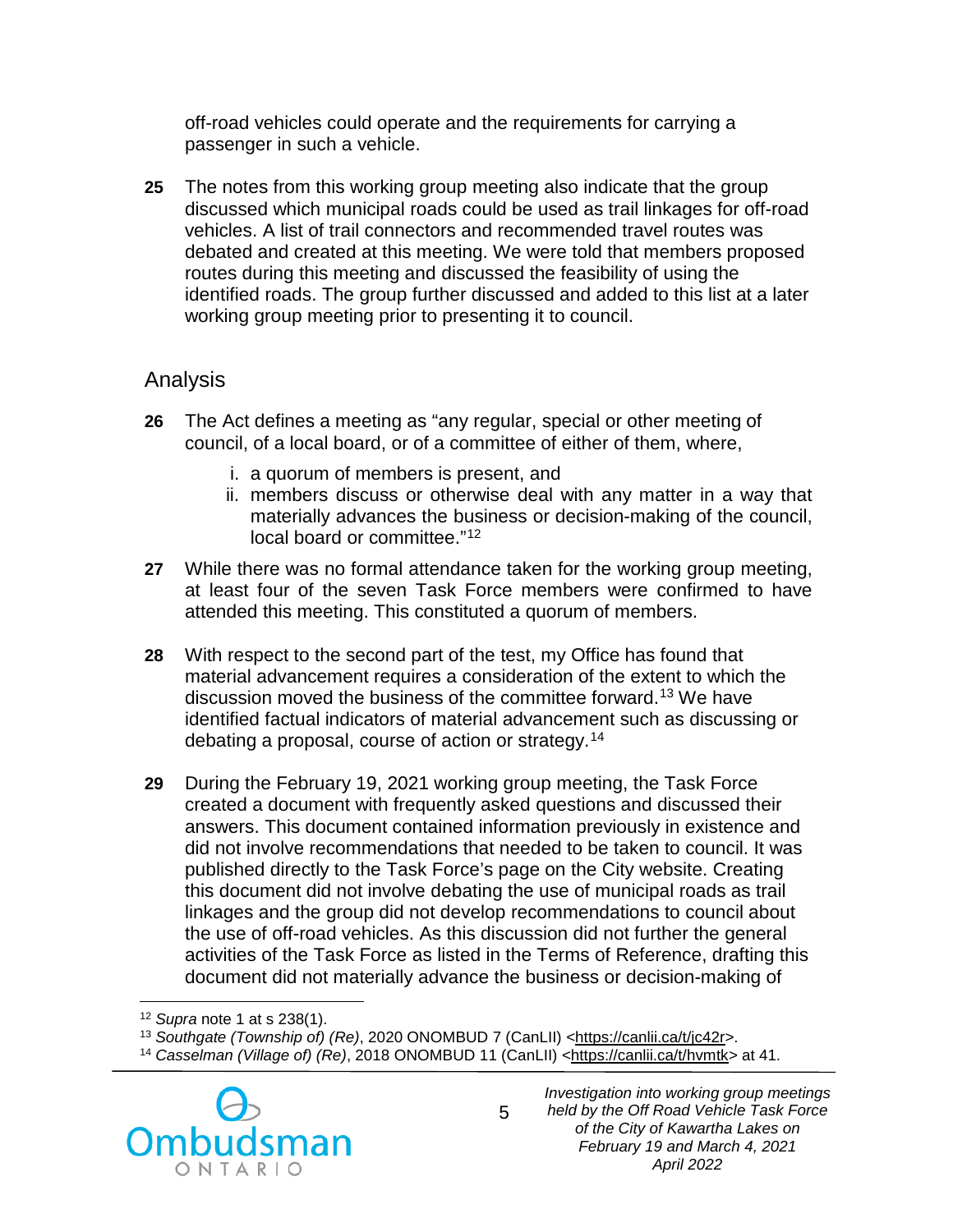the Task Force and this portion of the discussion was permitted under the Act.

- **30** However, the Task Force members also discussed the feasibility of using certain municipal roads as trail linkages for off-road vehicles, and debated which of those should be recommended to council. This discussion specifically came within the Task Force's designated mandate.<sup>[15](#page-6-0)</sup> The product of this discussion was a list of roads that the members thought could be used as trail linkages. In debating the merits and problems associated with the use of certain roads and in making decisions on which of them should be recommended to council, the members materially advanced the business of the Task Force. Accordingly, this portion of the discussion constituted a meeting subject to the Act's open meeting requirements.
- **31** As the Task Force did not consider any part of the working group meeting to be subject to the Act's open meeting requirements, no notice of the meeting was provided, formal minutes were not kept, and the public was not allowed to attend the meeting. This contravened the Act's open meeting requirements.

## **March 4, 2021 working group meeting**

- **32** At 10:02 a.m. on March 4, 2021, the Task Force held a working group meeting. As the Task Force did not consider this meeting to be subject to the Act's open meeting requirements, notice was not provided to the public and the public was not able to attend. According to the notes from that meeting, five of the seven members were in attendance. Afterwards, at 11:00 a.m., the Task Force held a regular meeting that was livestreamed on YouTube.
- **33** We were told that at the working group meeting, the Task Force members finished compiling the list of roads they intended to recommend as trail linkages. This is the list that was started at the February 19, 2021 working group meeting. The notes from this meeting show that the intention was for the list to be finalized and then brought to the public meeting later that morning.
- **34** During that working group meeting, the Task Force also created a list of general recommendations pertaining to the requirements for off-road vehicle operators and the use of rural roads for off-road vehicles. These

6

<span id="page-6-0"></span> $\overline{a}$ <sup>15</sup> *Supra* note 6.

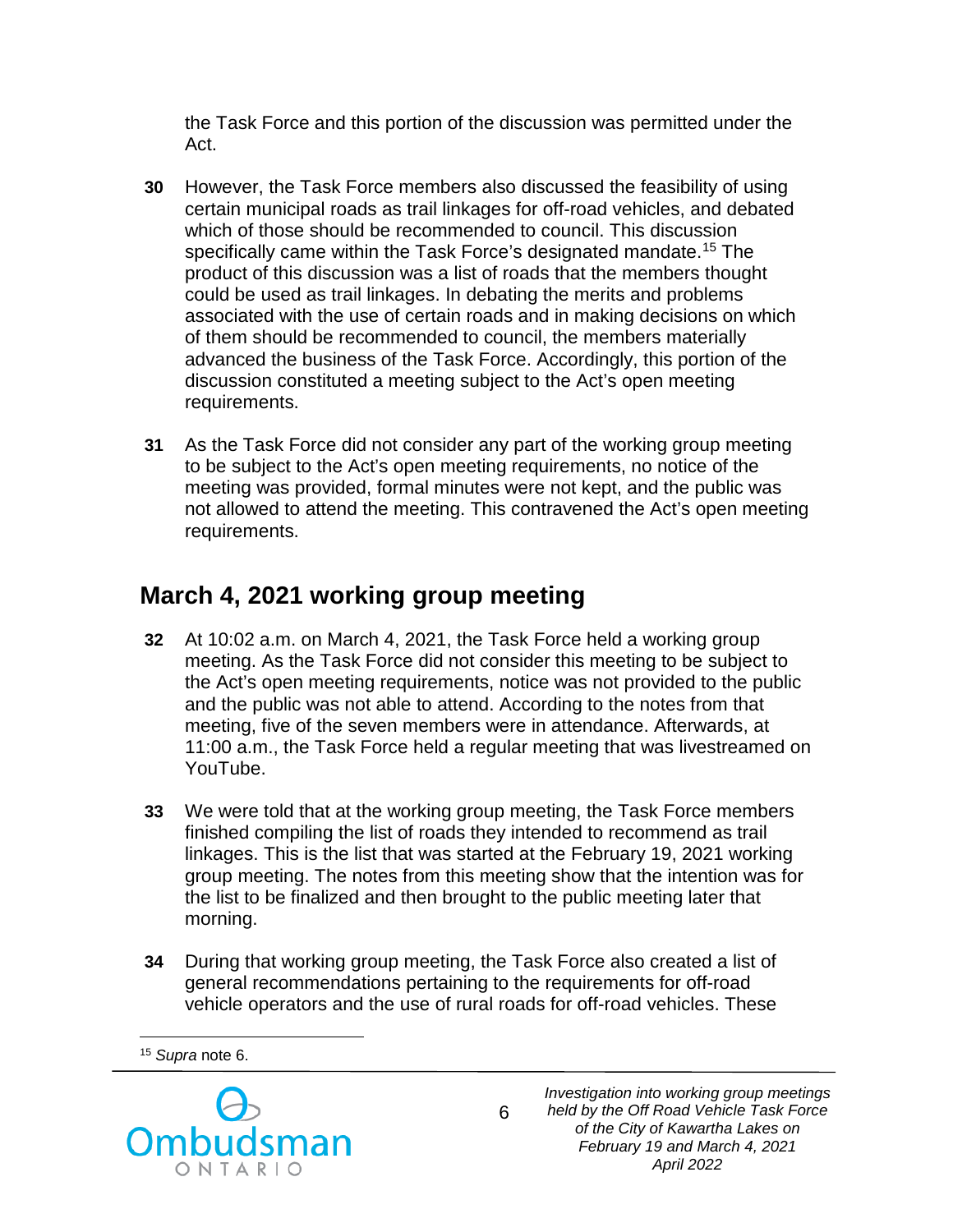recommendations were presented to council at a May 4, 2021 Committee of the Whole meeting.

#### Analysis

- **35** As noted above, to be considered a meeting there must be both a quorum of members present and the discussion must materially advance the business of the committee.
- **36** At the working group meeting on March 4, 2021, five of the seven members were present, constituting a quorum.
- **37** The second part of the test requires that the group materially advance the business or decision-making of the committee. The mission of the Task Force was to provide recommendations to council related to off-road vehicles. [16](#page-7-0) While it was not a decision-making body itself, its function and purpose was to produce recommendations. At the working group meeting, the members finished the list of recommended roads to be used as municipal trail linkages. The members also produced a separate list of Task Force recommendations about opening rural roads to off-road vehicles and what requirements should be placed on off-road vehicle operators. Further, it provided recommendations on establishing a two-year pilot program for these changes. The list of roads and the list of recommendations were presented to council on May 4, 2021.
- **38** The Task Force was created to discuss and produce recommendations for council regarding off-road vehicles. The discussion during the March 4, 2021 working group meeting materially advanced the Task Force's business and decision-making since it led to recommendations about offroad vehicles that were later presented to council. This gathering therefore constituted a meeting under the Act.
- **39** As this was not considered by the Task Force to be a meeting subject to the Act, notice was not provided, formal minutes were not kept, and the public was not able to attend. The meeting therefore contravened the Act's open meeting requirements.
- **40** In the course of investigating this complaint, we were told that the Task Force was dissolved after making its recommendations to council.

 $\overline{a}$ <sup>16</sup> *Supra* note 5.

<span id="page-7-0"></span>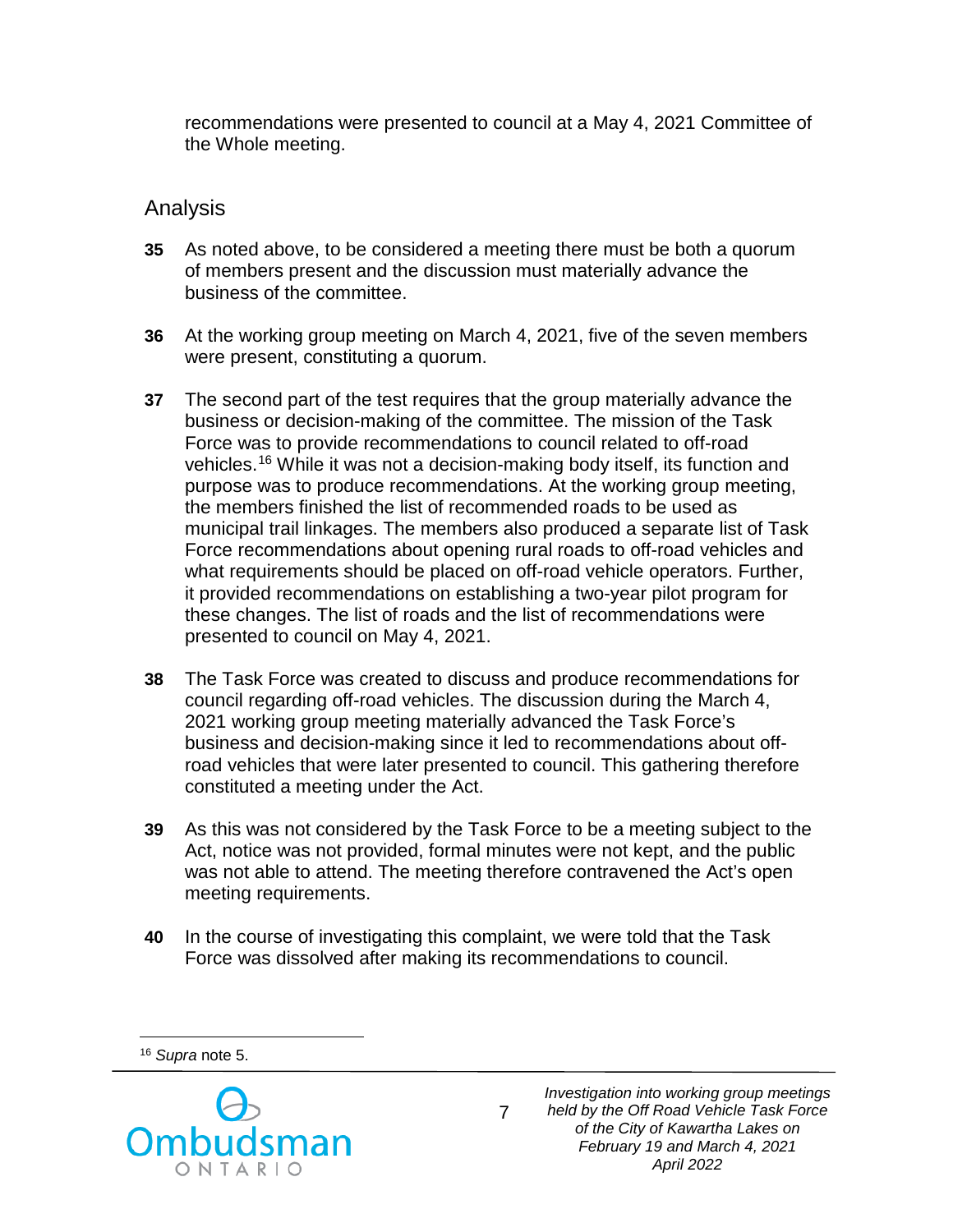**41** We were also told that the procedure by-law and the standard language used when drafting the City's terms of reference documents for task forces will be updated. We were told that changes will be made to clarify when and why a working group can be created out of a task force. We were also told that these updates will outline the types of discussions and the type of work that can be undertaken in a private working group meeting. I understand that the intent is to assist task forces in better understanding the role and limitations of a working group. I acknowledge the City's goal of improving the accountability and transparency of its task force meeting practices, and encourage the City to carefully consider the recommendations of this report while updating its procedures.

## **Opinion**

- **42** The Off Road Vehicle Task Force contravened the *Municipal Act, 2001* on February 19, 2021 and March 4, 2021, by holding working group meetings that did not comply with the open meeting requirements. As the Task Force did not believe that these meetings were subject to the Act, notice was not provided, the public was not able to attend, and an official record in the form of meeting minutes was not kept.
- **43** In undertaking to update the procedure by-law and the language of the City's terms of reference documents, the City is taking positive steps to address issues with the meeting practices of task forces. I encourage the City to ensure that future task forces operate consistently with the open meeting requirements under the Act.

### **Recommendations**

**44** As the Off Road Vehicle Task Force has now been dissolved, I make the following recommendations to assist the City of Kawartha Lakes in fulfilling its obligations under the Act and enhancing the transparency of its meetings in the future:

#### **Recommendation 1:**

**Members of task forces for the City of Kawartha Lakes should be vigilant in adhering to their individual and collective obligation to ensure compliance with their responsibilities under the** *Municipal Act, 2001***.**